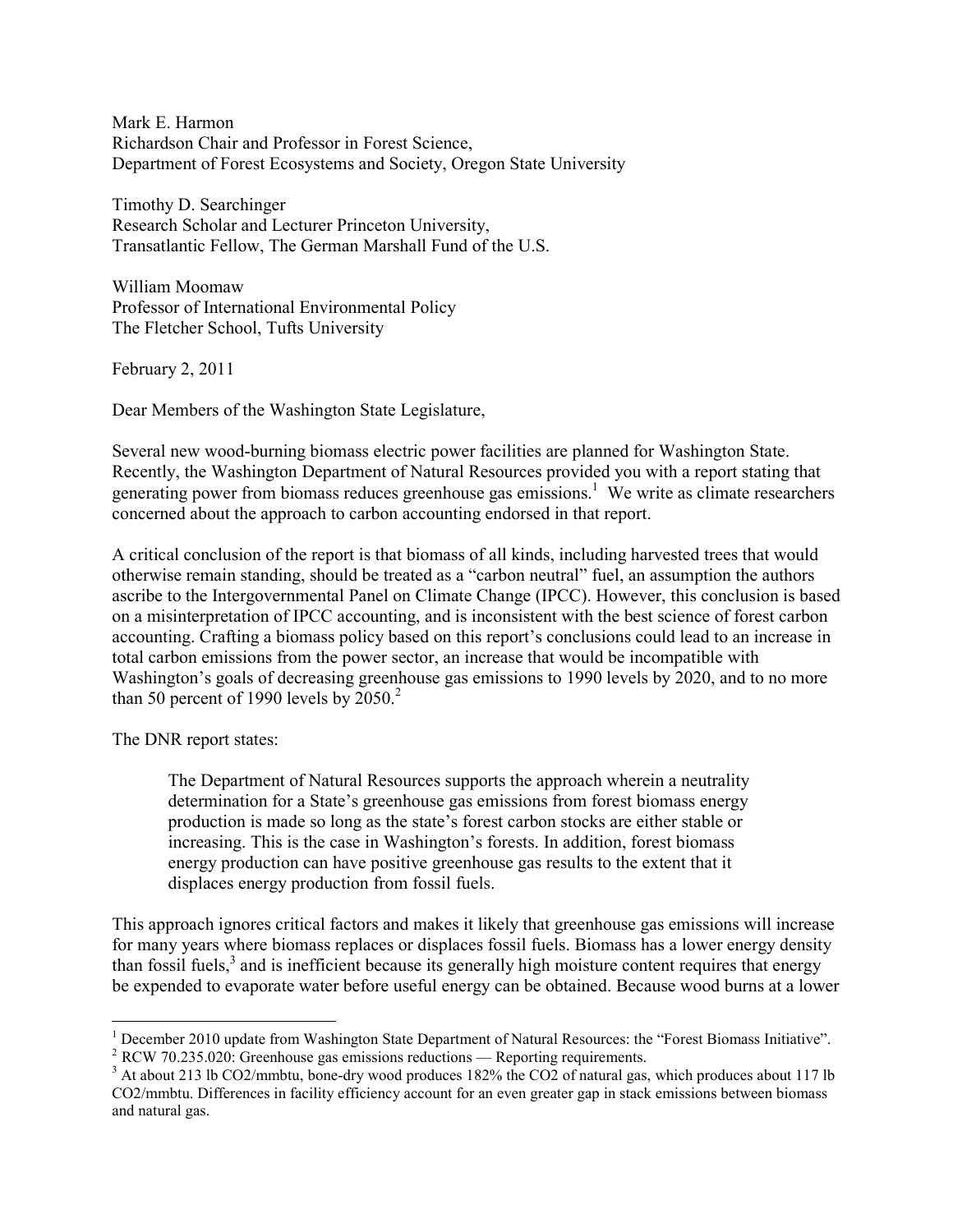temperature than fossil fuels, the efficiency of electricity production is also lower. This means that in practice, burning biomass emits 150 percent the carbon dioxide of coal, and 300 – 400 percent the CO<sub>2</sub> of natural gas, per kilowatt-hour of electricity generated.

If the biomass burned is truly from "waste" wood normally generated in the course of timber harvesting, then these combustion emissions are approximately equivalent to what would occur over the course of natural decomposition, although they are emitted instantaneously instead of over a longer time period as occurs in nature. However, if fuel is obtained by harvesting trees that would not otherwise be cut, a position that appears to be rationalized in the DNR report, then the carbon "payback period" is decades to more than a century, even if the harvested trees are replaced. The report's approach to carbon accounting does not acknowledge this, instead assuming that the carbon from trees harvested for fuel does not need to be re-grown in place as long as forest carbon stocks remain constant within the state as a whole.

Forests in the northern hemisphere are on balance growing and accumulating carbon for a variety of reasons, and that ongoing growth is helping to hold down the rate of global warming. The DNR report's assumption that as long as forest carbon stocks remain constant, the amount of  $CO<sub>2</sub>$  being emitted by bioenergy is balanced by forest carbon uptake<sup>4</sup> disregards this ongoing increase in carbon storage. Using wood for power generation that would otherwise be added to forests thus not only increases the rate of  $CO<sub>2</sub>$  emissions per kilowatt-hour but also reduces the critical forest carbon "sink". If forests harvested for energy are allowed to re-grow, that re-growth absorbs carbon dioxide and helps to offset the carbon released from the initial burning of the trees for energy. But paying back the carbon released will nearly always take many decades, and in some cases centuries.

For the DNR scenario to work, where constant forest inventory guarantees biopower carbon neutrality, forests would need to somehow "compensate" for the net increase in carbon emissions that occurs when trees are cut and burned for energy. However, taking credit for forest carbon uptake that is happening elsewhere (that is, not on the plot that was cut for fuel, but on other forests) is not legitimate, because cutting and burning trees in one place does not by itself increase forest carbon uptake elsewhere. In fact, applying the carbon gains of other forests within the state to the credit of biomass fuel amounts to double-counting, because these gains in other forests are already accounted for in the carbon balance. DNR's approach is similar to declaring that every business in Washington State is profitable, even a business that loses millions of dollars, so long as the State's businesses are profitable in aggregate. In short, the proposal is an accounting scheme with no accountability.

The DNR report claims that the IPCC treats biomass as carbon neutral as long as forest stocks in a country do not decrease, but this is not correct. The IPCC did not assume that the burning of trees has no effect on global warming. The reference is to guidance provided by the IPCC on country-level reporting of all greenhouse gas emissions, which requires that countries report in separate sets of books not only their energy emissions, but also their emissions from land use change. In effect, once trees are harvested for any purpose, IPCC rules require that their carbon be reported as a land use release. Because that carbon is already counted, and to avoid double counting, the IPCC rules appropriately provide that the carbon should not be counted again if the trees are burned for energy.

It is true that on a national basis under the IPCC guidelines the emissions from harvesting trees may be offset by positive land management elsewhere. But that is allowed because a national accounting system intentionally looks at the net sum of positive and negative effects. To evaluate whether any

<u>.</u>

<sup>4</sup> Page 31 of the report